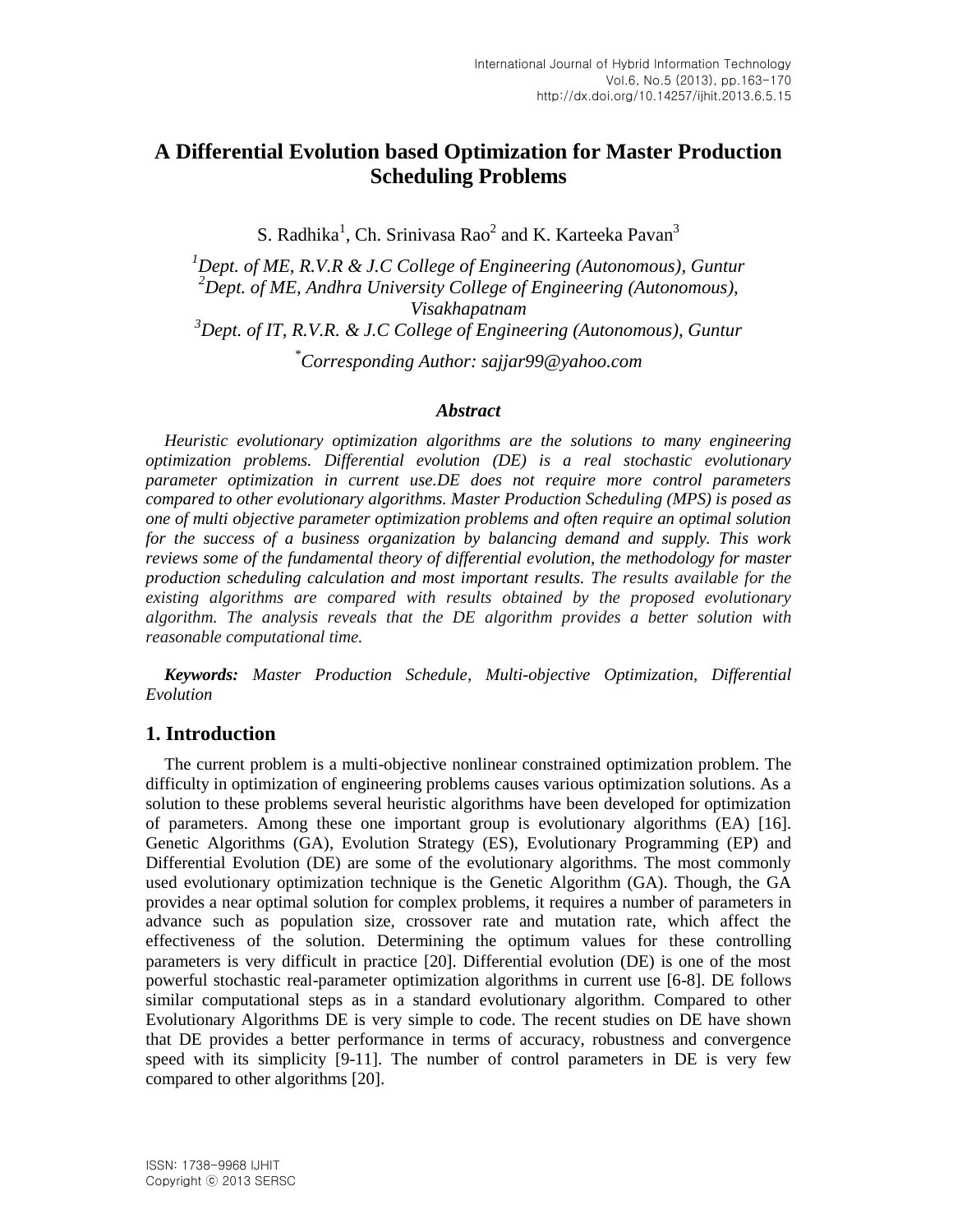Master production scheduling has been extensively investigated over the last three decades and it continues to attract the interest of both the academic and industrial sectors. MPS is the declaration of what the company expects to manufacture in terms of configuration, quantities and specific dates that drives Materials Requirement Planning (MRP) and other subsequent activities of a manufacturing company [1]. Master Production Schedule facilitates us to perceive what is needed, anticipating changes as well as potential shortages or surpluses that may possibly have a negative impact on any phase of an enterprise. The master plan which is often mistaken as a sales forecast, along with the pending orders, availabilities of material and capacity, managerial policies and goals turns out as one of the most important information for the system.

The MPS acts as an instrument in the hands of top management in controlling over manufacture resources and becomes the input of the downstream planning levels such as Material Requirement Planning (MRP) and Capacity Requirement Planning (CRP). Hence, inappropriate decision on the MPS development may lead to infeasible execution, which ultimately causes poor delivery performance. One must ensure that the proposed MPS is valid and realistic for implementation before it is released to real manufacturing system [2]. In practice, where production environment is stochastic in nature, the development of the MPS is no longer a simple task. The MPS creation problem becomes even more sophisticated as decision makers try to consider multi-objectives; minimizing inventory, maximizing customer satisfaction and maximizing resource utilization.

In the present work, as in most industries worldwide, the creation of an MPS considers conflicting objectives, such as maximization of service levels, efficient use of resources and minimization of inventory levels. The work presents the development and use of Differential Evolution (DE) to MPS problems, something that does not seem to have been done so far.

The present research illustrates that the use of differential evolution is a viable technique for MPS problems. However, its applicability is still heavily dependent on the size of the manufacturing scenario. As said by Higgins [3], Slack *et al.*, [4] and Tubino [5], the most important activity in any production planning and control of production is the master production schedule (MPS). From the literature one can figure out that a company's succession and malfunction of performance are apparently based on its master plan as it coordinates market demand with the internal resources of the company. The master plan whose creation depends on the management philosophy acts as a connection between the strategic planning and production scheduling. Just in time (JIT) and theory of constraints (TOC) are the two popular philosophies usually adopted [12]. Gaither and Fraizer [13] have portrayed the master production schedule process in a JIT environment at the Japanese Toyota car manufacturer. The company which adopts the TOC philosophy, should create the MPS concentrating on the final products that use the bottle neck resources and later on their components Spencer and Cox [1].

Pertaining to these issues, several studies have suggested an authentication process to check the validity of tentative MPS. Higgins *et al.*, [14] in order to ascertain an optimum and a realistic MPS have anticipated a simulation analysis to get executed on the tentative MPS. Kochhar *et al.*, [15] have introduced a knowledge-based system approach, which combines human proficiency with computer computation, to attain an accurate and realistic master schedule. Heizer *et al.*, [17] pooled a proposal about the iterative planning process that permits a planner to ensure the validity of each planning process.

In addition to the substitution of the verification process, researchers also employ various advanced optimization techniques in order to enhance MPS quality. For instance, Vieira *et al.*, [18] applied simulated annealing to solve MPS problem and the work reveals some drawbacks of simulated annealing such as overcoming local optimum. Soares *et al.*, [19]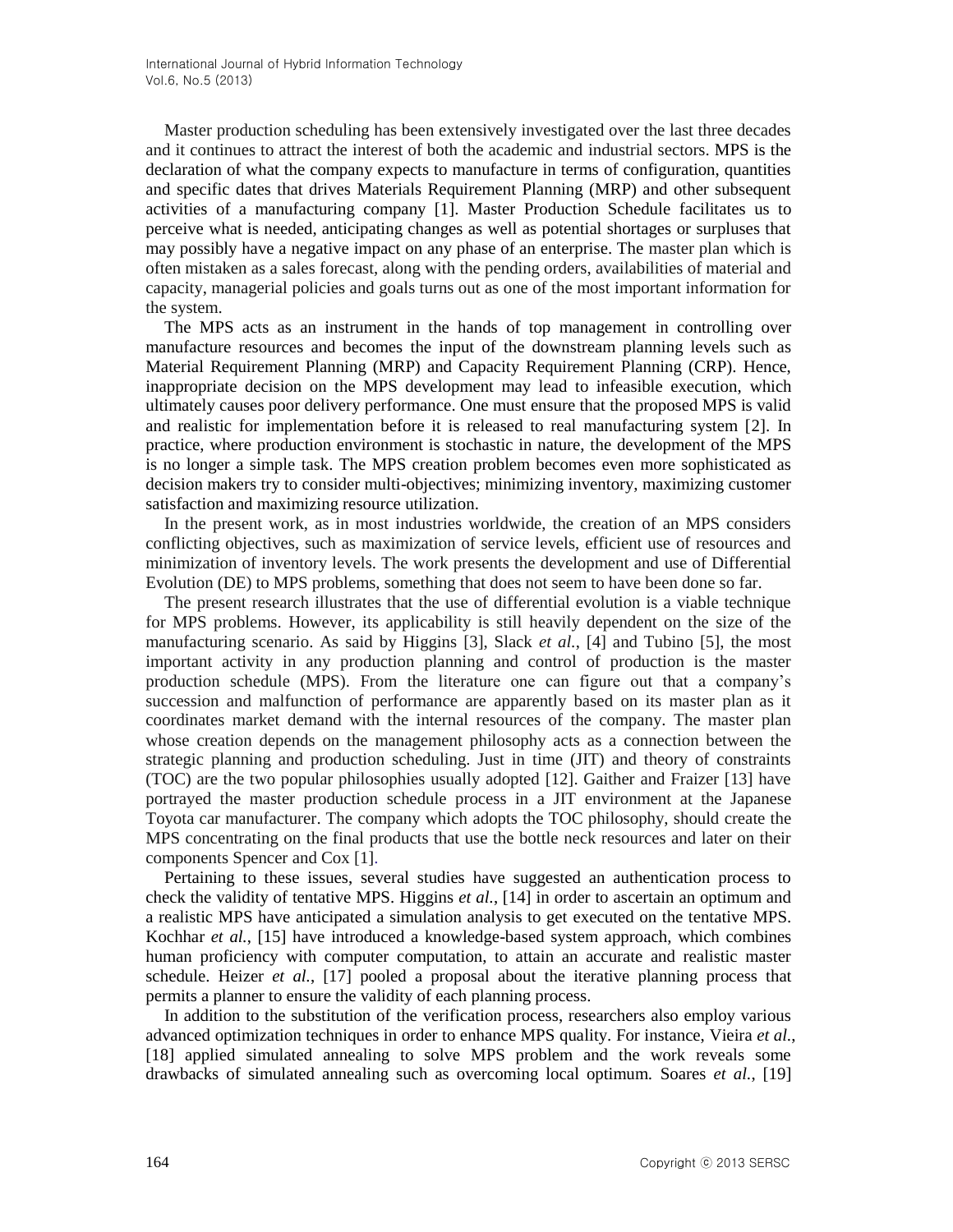introduced new genetic algorithm structure for solving MPS problem and formulates the fitness function which aims to minimize inventory levels, maximize service level, minimize overtime and minimize inventory level below safety stock. At the end, Vieira *et al.*, [21] has compared genetic algorithms and simulated annealing for master production scheduling problems.

The next section describes how differential evolution can be used to solve the MPS problems.

## **2. Multi-objective optimization for MPS using differential evolution (MOMDE)**

This section provides a solution for MPS problem using DE by proposing a three dimensional chromosome representation, criteria for initial population and for termination.



#### **2.1. Chromosome representation**

**Figure 1. Structure of the Chromosome**

The proposed MOMDE population contains several chromosomes. Each chromosome is in three dimensions to represent the individual solution. The conceptual model of the chromosome for the MOMDE for a scenario with products, resources, and periods is in the Figure 1. A set of genes makes a chromosome, which represents the distribution of quantities to be made at the various available resources for a given product at a specific time period. A set of chromosomes composing the chromosome group represents the total distribution of quantities to be made of all the products at every resource, in a given time period.

#### **2.2. Basics of differential evolution**

All evolutionary algorithms aim to improve the existing solution using the techniques of mutation, recombination and selection. The general paradigm is as follows:

**2.2.1. Initialization**: Creation of a population of individuals. The *i*th individual vector (chromosome) of the population at current generation *t* with *d* dimensions is as follows,

$$
Z_i(t) = [Z_{i,1}(t), Z_{i,2}(t), \ldots, Z_{i,d}(t)] \qquad \qquad \text{---}(1)
$$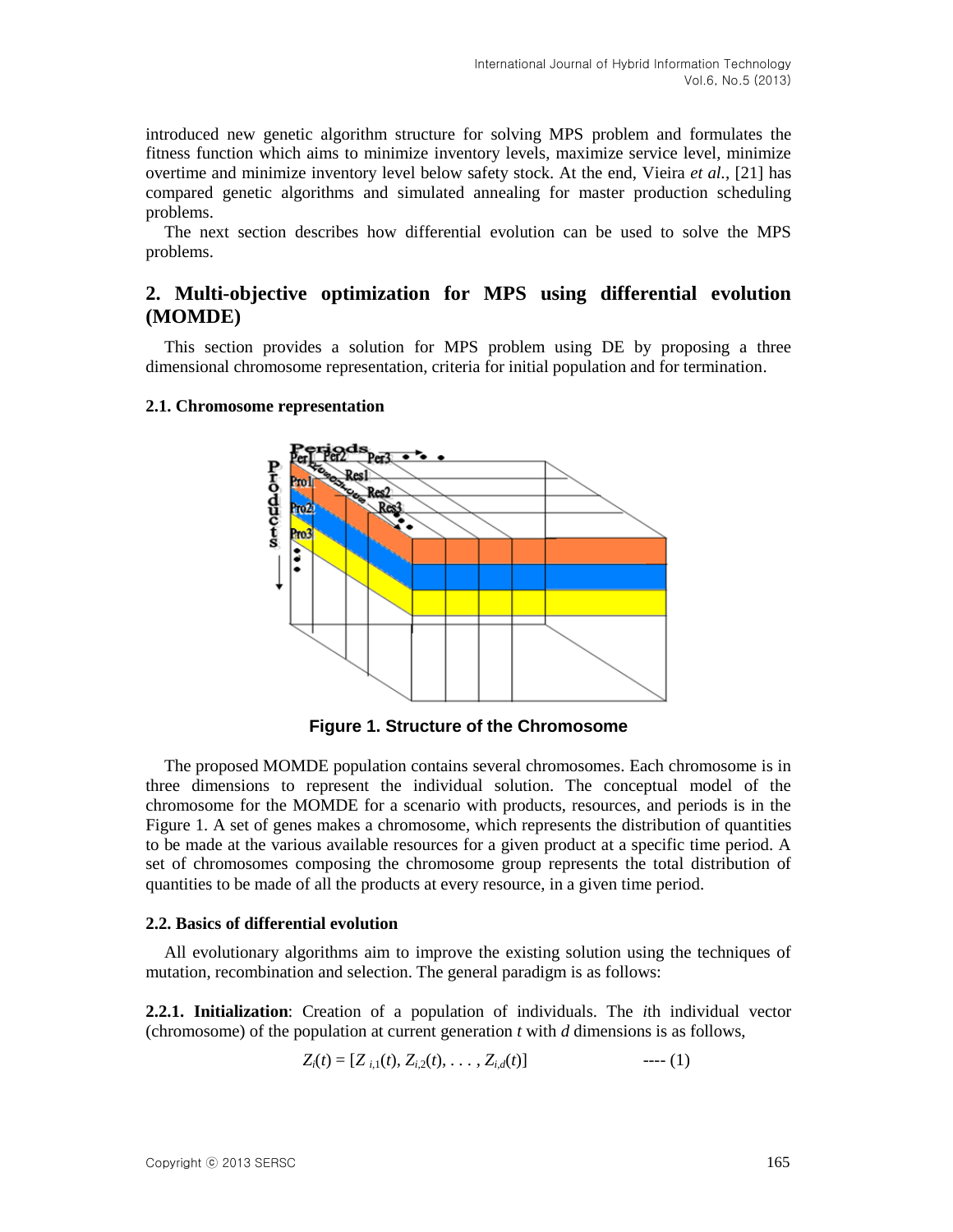**2.2.2. Mutation:** A random change of the vector  $\vec{x}$  components. It can be a single-point mutation, inversion, translocation, deletion, *etc.*

For each individual vector  $Z_k(t)$  that belongs to the current population, a new individual, called the mutant individual is derived through the combination of randomly selected and prespecified individuals.

$$
U_{k,n}(t) = Z_{m,n}(t) + F^* (Z_{i,n}(t) - Z_{j,n}(t)) \qquad \qquad \text{---} (2)
$$

the indices m, n, i, j are uniformly random integers mutually different and distinct from the current index k, and  $F > 0$  is a real positive parameter, called mutation or scaling factor  $(usually \in [0, 1])$ 

**2.2.3. Recombination (Crossover)**: merging the genetic information of two or more parent individuals for producing one or more descendants.

DE has two crossover schemes: the exponential and the binomial or uniform crossover. We have used the binomial crossover in this paper. The binomial or uniform crossover is performed on each component n (n= 1, 2, ..., d) of the mutant individual  $U_{k,n}(t)$ . For each component a random number r in the interval [0, 1] is drawn and compared with the crossover rate or recombination factor (another DE control parameter), CR  $\in$  [0, 1]. If r <= CR, then the  $n<sup>th</sup>$  component of the mutant individual  $U_{k,n}(t)$  will be selected, Otherwise, the nth component of the target vector  $Z_{k,n}(t)$  becomes the nth component of the trial vector.

$$
U_k, n(t+1) = \begin{cases} Uk, n(t), & \text{if } randn(0, 1) < Cr \\ Zk, n(t), & \text{otherwise.} \end{cases}
$$

**2.2.4. Selection:** choice of the best individuals for the next cycle.

If the new offspring yields a better value of the objective function, it replaces its parent in the next generation; otherwise, the parent is retained in the population, *i.e.*,

$$
Z_k(t+1) = \begin{cases} U_k(t+1), \text{ if } f(U_k(t+1)) > f(Z_k(t)) \\ Z_k(t), \text{ if } f(U_k(t+1)) < f(Z_k(t)) \\ \end{cases} \text{ .........(4)}
$$

where  $f(\cdot)$  is the objective function to be minimized.

#### **2.3. Initial population criteria**

In MOMDE the population individuals are filled up randomly, with values ranging from zero to the maximum Gross Requirement (GR) for the time period. These values always respect the standard batch (lot) size restriction (*i.e.*, they are always multiples of the standard lot size).

#### **2.4. The stopping criteria**

The stopping criteria in the present work is "Stop by convergence or stagnation". The convergence of the algorithm is based on the fitness value of the fittest individual. The difference of fitness value of fittest individuals in any two successive generations is less than 0.0001, is the stopping criteria.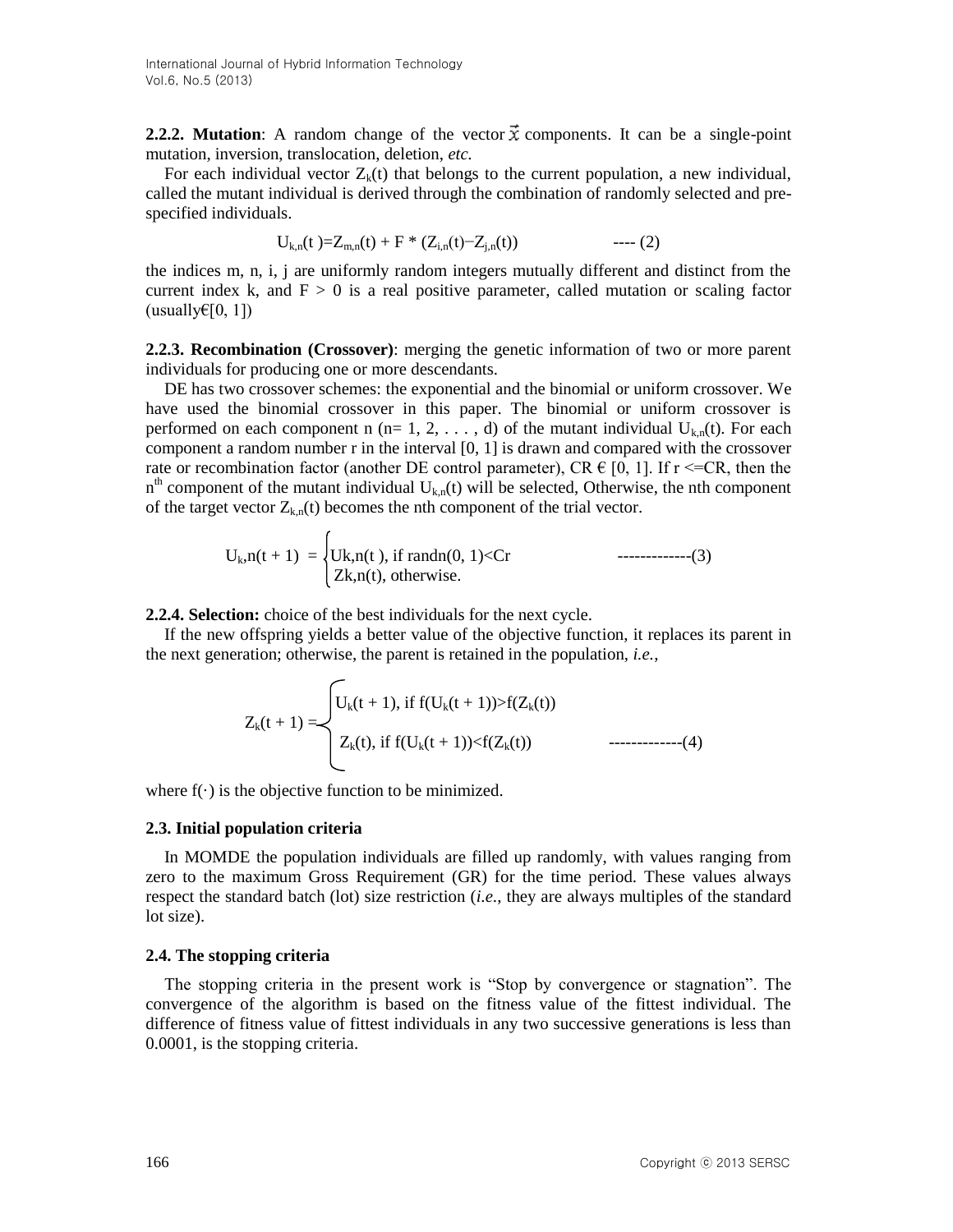max

## **3. The Fitness Function**

MPS problem is posed as a multi-objective optimization problem. For the optimization of the selected parameters the following multi-objective criteria is selected as the fitness function (*Soares et al.*, *2008*)

$$
fitness = \left[\frac{1}{1+Z_n}\right] - -(5)
$$
  
Where  $Z_n = c_1 \frac{AIL}{AIL_{max}} + c_2 \frac{RNM}{RNM_{max}} + c_3 \frac{BSS}{BSS_{max}} + c_4 OC - -(6)$ 

 $EI_{\text{max}}$ ,  $RNM_{\text{max}}$ , and  $BSS_{\text{max}}$ , are the biggest values found from the initial population created. Unit values are used for the fitness coefficients  $c_1$ ,  $c_2$ ,  $c_3$  and  $c_4$  — which indicate equal importance among the objectives to be minimized. Master Production schedule problem can be mathematically modeled as a mixed integer problem as follows [19]:

max

Minimize: 
$$
Z = c_1 A I L + c_2 R N M + c_3 B S S + c_4 O C - - - (7)
$$

The constraints and the nomenclature used are taken from [19]. The subsequent section demonstrates the applicability of DE in finding a master schedule plan for a production scenario.

#### **4. MPS problem considered**

A manufacturing scenario is selected from *Soares et al.*, [19] to study the applicability of Differential Evolution algorithm for the MPS problem as follows.

The scenario is with a planning horizon of 13 periods, four productive resources, and 20 different products. The scenario also considered (a) different period lengths (b) different initial inventory quantity for each product and (c) different safety inventory levels and different standard production lot sizes

### **5. Results and discussion**

The applicability of the proposed MOMDE was tested on the manufacturing scenario considered. The plot on figure2 shows the variations of fitness evolution in all the 50 independent runs. The best fitness value  $0.867919601$  is obtained in the  $32<sup>nd</sup>$  run and the worst fitness value 0.866834744 is obtained in the 46<sup>th</sup> run. The fitness is increased by nearly 20% to that when done with GA and the average number of iterations taken for the convergence is 4.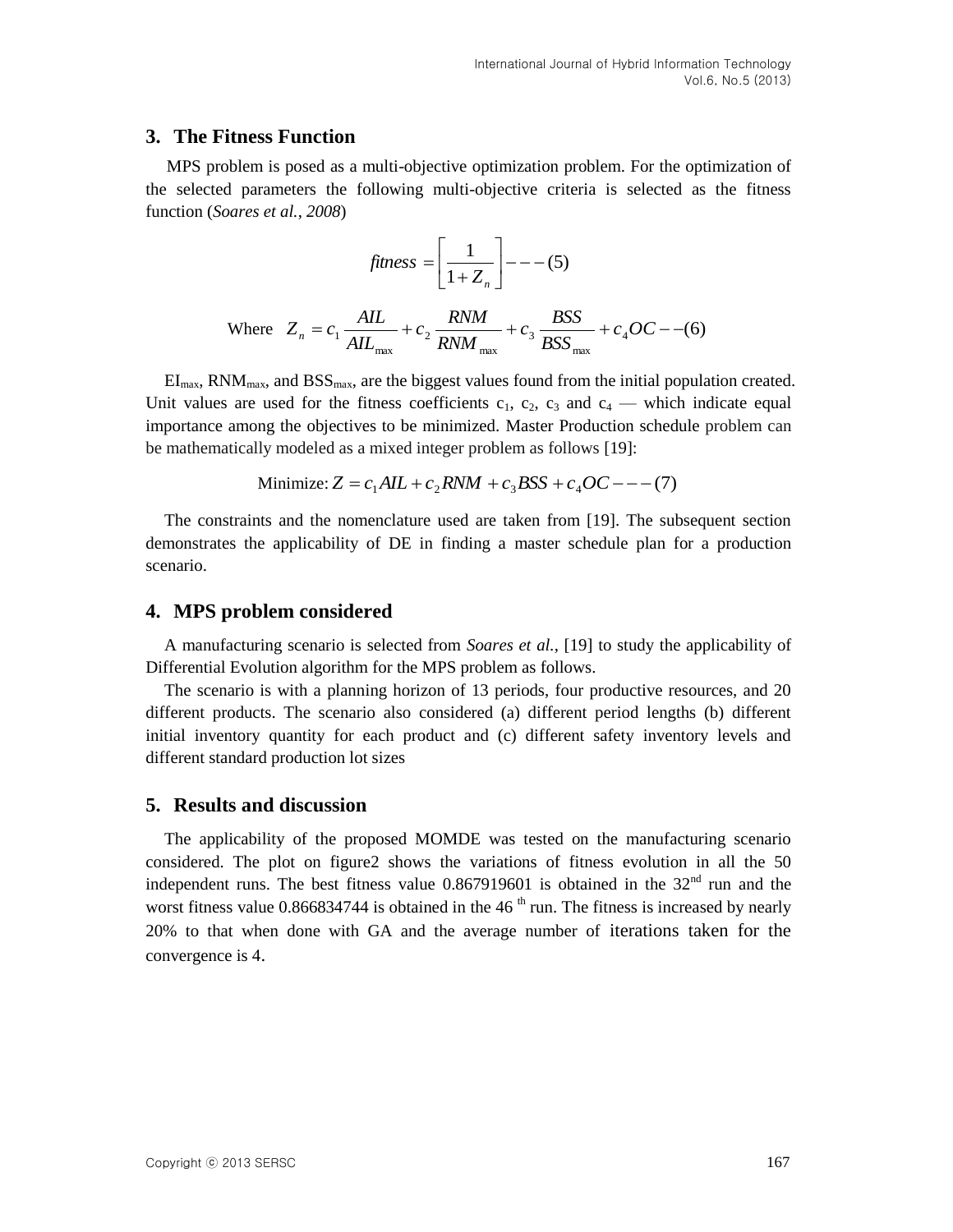International Journal of Hybrid Information Technology Vol.6, No.5 (2013)



**Figure 2. Evolution of fitness values**

The best master production schedule found with respect to the 4 resources, 13 periods for all the 20 products along with the total MPS for each product is shown in the Table 1.

|                                                             | Resources        | Periods      |                |          |     |              |              |       |              |          |       |              |      |              |
|-------------------------------------------------------------|------------------|--------------|----------------|----------|-----|--------------|--------------|-------|--------------|----------|-------|--------------|------|--------------|
|                                                             |                  | 1            | $\overline{2}$ | 3        | 4   | 5            | 6            | 7     | 8            | 9        | 10    | 11           | 12   | 13           |
| Product1                                                    | Res1             | 20           | 40             | 20       | 30  | 20           | $\Omega$     | 3480  | 200          | 2000     | 3500  | 200          | 1700 | 2000         |
|                                                             | Res2             | 40           | $\bf{0}$       | $\Omega$ | 30  | $\mathbf{0}$ | $\bf{0}$     | 3480  | 200          | 1000     | 3500  | 200          | 1700 | 4000         |
|                                                             | Res <sub>3</sub> | 50           | 10             | 20       | 30  | 20           | $\mathbf{0}$ | 950   | 200          | 2000     | 3500  | 100          | 1800 | 3000         |
|                                                             | Res4             | 40           | 20             | 30       | 40  | 30           | $\Omega$     | 3490  | 100          | 2000     | 3500  | 200          | 1800 | 5000         |
|                                                             | TT. MPS          | 150          | 70             | 70       | 130 | 70           | $\bf{0}$     | 11400 | 700          | 7000     | 14000 | 700          | 7000 | 14000        |
| Product <sub>2</sub>                                        | Res1             | 20           | 10             | 10       | 10  | 10           | $\bf{0}$     | 60    | 100          | 2000     | 1750  | 100          | 1800 | 2000         |
|                                                             | Res2             | $\Omega$     | $\mathbf{0}$   | 20       | 10  | 10           | $\Omega$     | 20    | 100          | 2000     | 1750  | 100          | 1400 | 2000         |
|                                                             | Res <sub>3</sub> | 10           | 30             | 20       | 20  | 10           | $\mathbf{0}$ | 40    | 100          | 1000     | 1750  | 200          | 1900 | 1000         |
|                                                             | Res4             | 40           | 10             | 20       | 20  | 10           | $\bf{0}$     | 580   | 100          | 2000     | 1750  | $\mathbf{0}$ | 1900 | 2000         |
|                                                             | TT. MPS          | 70           | 50             | 70       | 60  | 40           | $\mathbf{0}$ | 700   | 400          | 7000     | 7000  | 400          | 7000 | 7000         |
| (For conciseness, MPS for products 3 thru 18 are not shown) |                  |              |                |          |     |              |              |       |              |          |       |              |      |              |
| Product19                                                   | Res1             | 30           | 10             | 10       | 40  | 30           | $\mathbf{0}$ | 550   | 200          | 2000     | 2160  | 200          | 500  | 5000         |
|                                                             | Res <sub>2</sub> | 30           | 10             | 10       | 40  | $\mathbf{0}$ | $\mathbf{0}$ | 440   | $\mathbf{0}$ | 2000     | 3940  | $\mathbf{0}$ | 2100 | 1000         |
|                                                             | Res <sub>3</sub> | 40           | 20             | 20       | 40  | 10           | $\Omega$     | 10    | 300          | 1000     | 3950  | 200          | 2200 | 2000         |
|                                                             | Res4             | $\mathbf{0}$ | 10             | 20       | 20  | 30           | $\bf{0}$     | 180   | 200          | 2000     | 3950  | 300          | 2200 | 6000         |
|                                                             | TT. MPS          | 100          | 50             | 60       | 140 | 70           | $\mathbf{0}$ | 1180  | 700          | 7000     | 14000 | 700          | 7000 | 14000        |
| Product20                                                   | Res1             | 20           | $\mathbf{0}$   | 10       | 10  | 10           | $\bf{0}$     | 210   | 100          | 3000     | 1500  | 100          | 1900 | 2000         |
|                                                             | Res2             | 20           | 20             | 20       | 10  | 10           | $\bf{0}$     | 210   | 200          | 1000     | 1500  | 100          | 2000 | 1000         |
|                                                             | Res <sub>3</sub> | 20           | 20             | 20       | 20  | 10           | $\mathbf{0}$ | 220   | $\mathbf{0}$ | 3000     | 1500  | 100          | 2000 | $\mathbf{0}$ |
|                                                             | Res4             | $\Omega$     | $\Omega$       | 20       | 20  | 10           | $\Omega$     | 60    | 100          | $\Omega$ | 1500  | 100          | 1100 | 3000         |
|                                                             | TT. MPS          | 60           | 40             | 70       | 60  | 40           | $\bf{0}$     | 700   | 400          | 7000     | 6000  | 400          | 7000 | 6000         |

**Table 1. Best mps obtained**

Figure 3 shows the evolution of the normalized performance measures considered in the multi objective fitness function which include: average ending inventory (EI), requirements not met (RNM), and inventory below safety stock (BSS).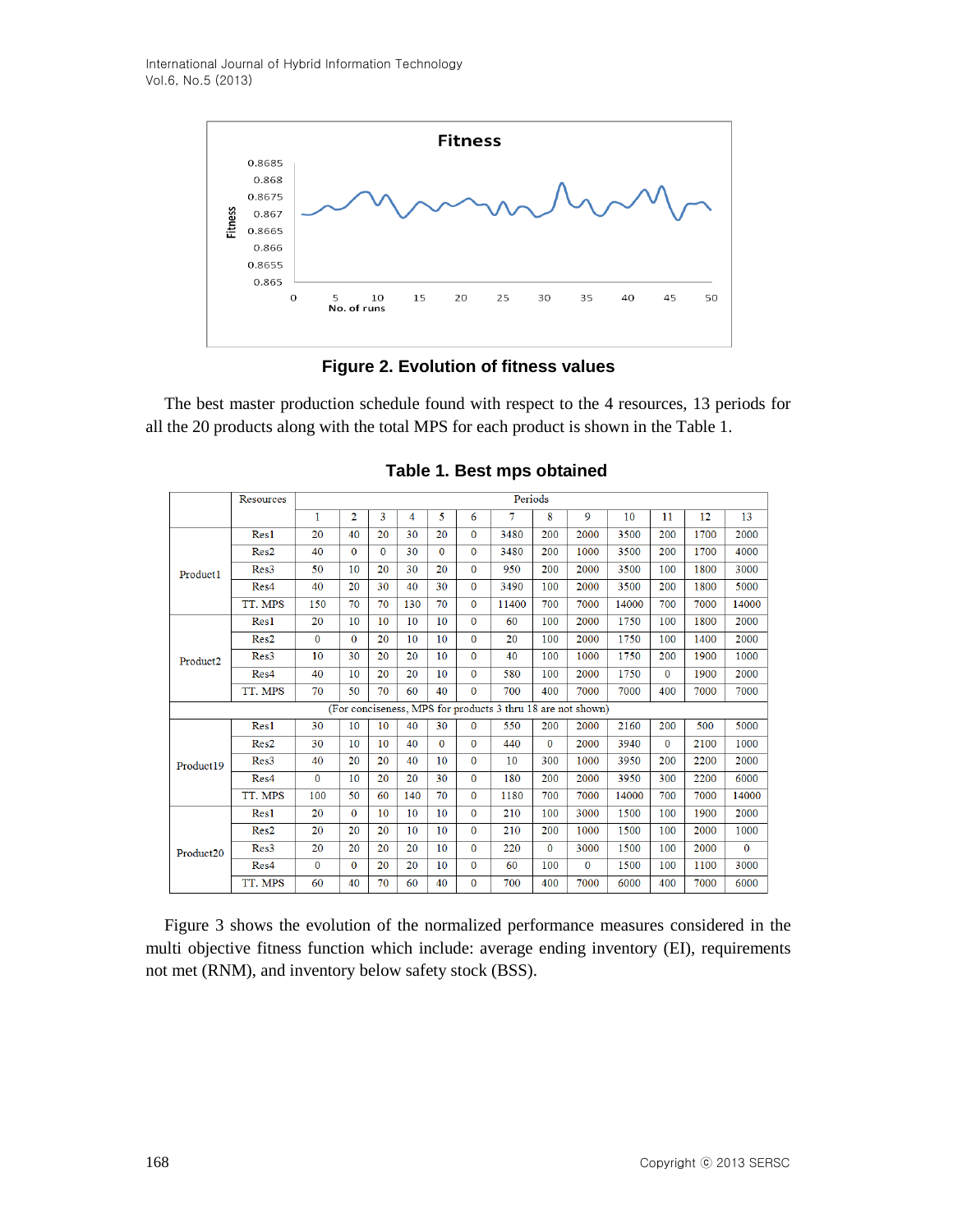

**Figure 3. Normalized performance indicators in terms of number of runs**

This work showed that master plan created with MOMDE presented low levels of ending inventory, low levels of requirements not met and efficiently met safety inventory levels. Also, the results show that the DE approach gives a better result when compared to the existing work with GE. Table 2 shows the comparison of the various parameters obtained through MOMDE with those of MPS GA [19].

|                  | GА      | DE       |
|------------------|---------|----------|
| Fitness          | 0.6679  | 0.867259 |
| EI (units/hour)  | 4555.08 | 5363.246 |
| RNM (units/hour) | 321.42  | 200.2308 |
| BSS (units/hour) | 37.03   | 12.53789 |

**Table 2. Comparison between the values of performance indicators**

## **6. Conclusions and Future Scope**

The complexity of parameter optimization problems increases with the increase in the number of parameters. The present MOMDE model is useful for future research, to generate a more advanced model for improved reliability in MPS. The results demonstrate that the MOMDE produce more optimal values compared to GA. Application of the proposed MOMDE in a larger production scenario and testing its validity to an industry will be our upcoming work. Also Incorporation of self adaptation of parameters for DE for improved reliability is our future endeavor. Defining a more suitable fitness function by considering different weights to the coefficients and their influence may be analyzed.

## **References**

- [1] M. S. Spenser and J. F. Cox III, "Master production scheduling development in a theory of constraints environment", Prod Inv Manage J., vol. 1, no. 36, **(1995)**, pp. 8-14.
- [2] I. Supriyanto, "Fuzzy Multi-Objective Linear Programming and Simulation Approach to the Development of Valid and Realistic Master Production Schedule**",** LJ\_proc\_supriyanto\_de 201108\_01, (**2011)**.